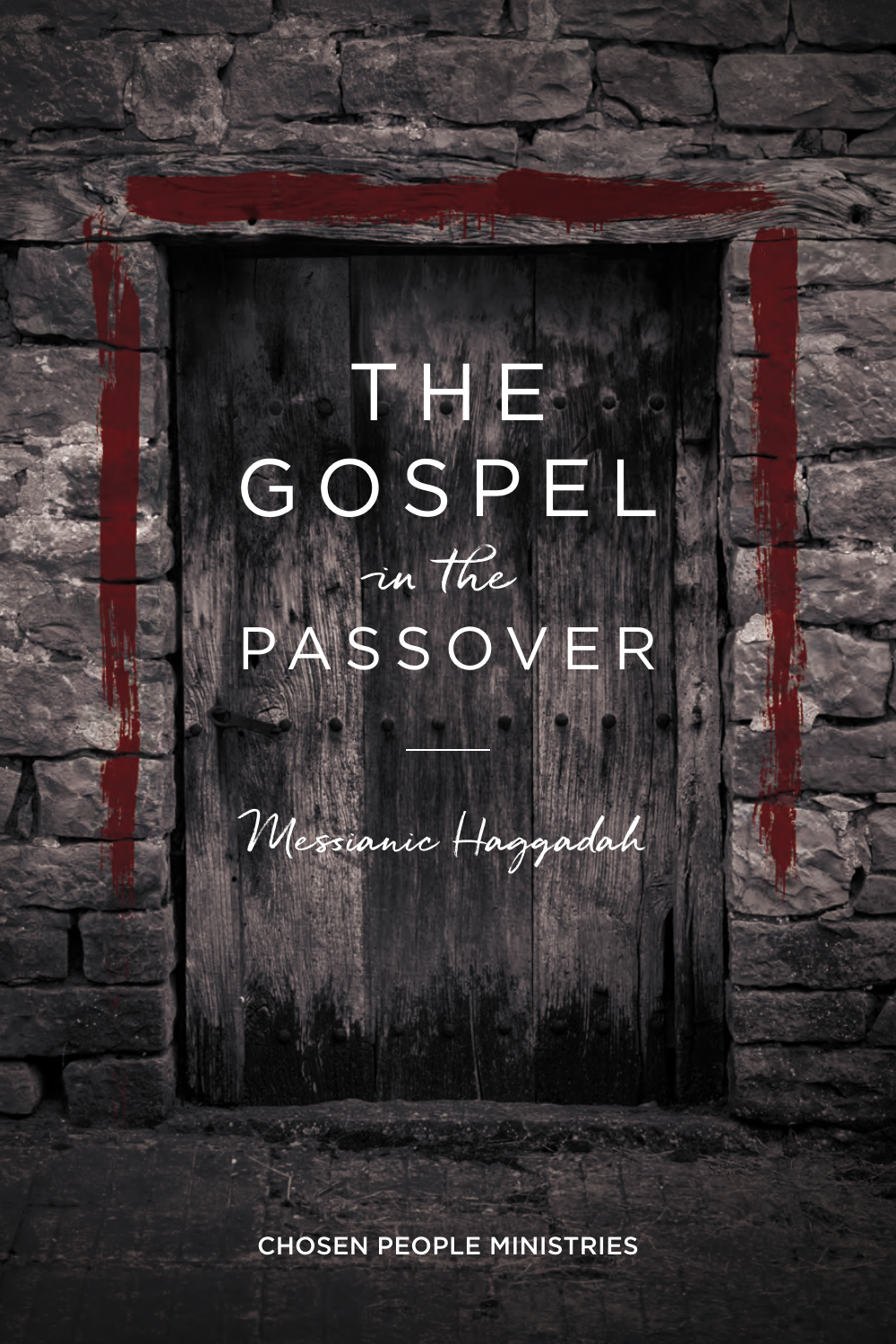# A Messianic Family **HAGGADAH**

#### **c h o s e n p e o p l e m i n i s t r i e s**

The following Messianic Family Haggadah is designed for use with your family, home group, or church to celebrate a Jesus-centered Passover Seder.You are permitted to make copies of the Haggadah from this book for this purpose or go to www.messiahinthepassover.com and download a printable copy for those attending your Seder.Additional Passover-themed resources such as song suggestions for the Seder are also available on this website.

# $\triangle$ ଏ $\triangleleft$

For many centuries, Passover has been celebrated with the help of a Haggadah, a book or booklet that includes liturgy, stories, participatory reading, and biblical references to guide Jewish families in their celebration of this holy festival.The Haggadah, which means "the telling," was compiled by Jewish sages over hundreds and perhaps thousands of years.You will find many versions of the Haggadah from Jewish cultures around the world that tell the story of God's redemption of the people of Israel from bondage in Egypt.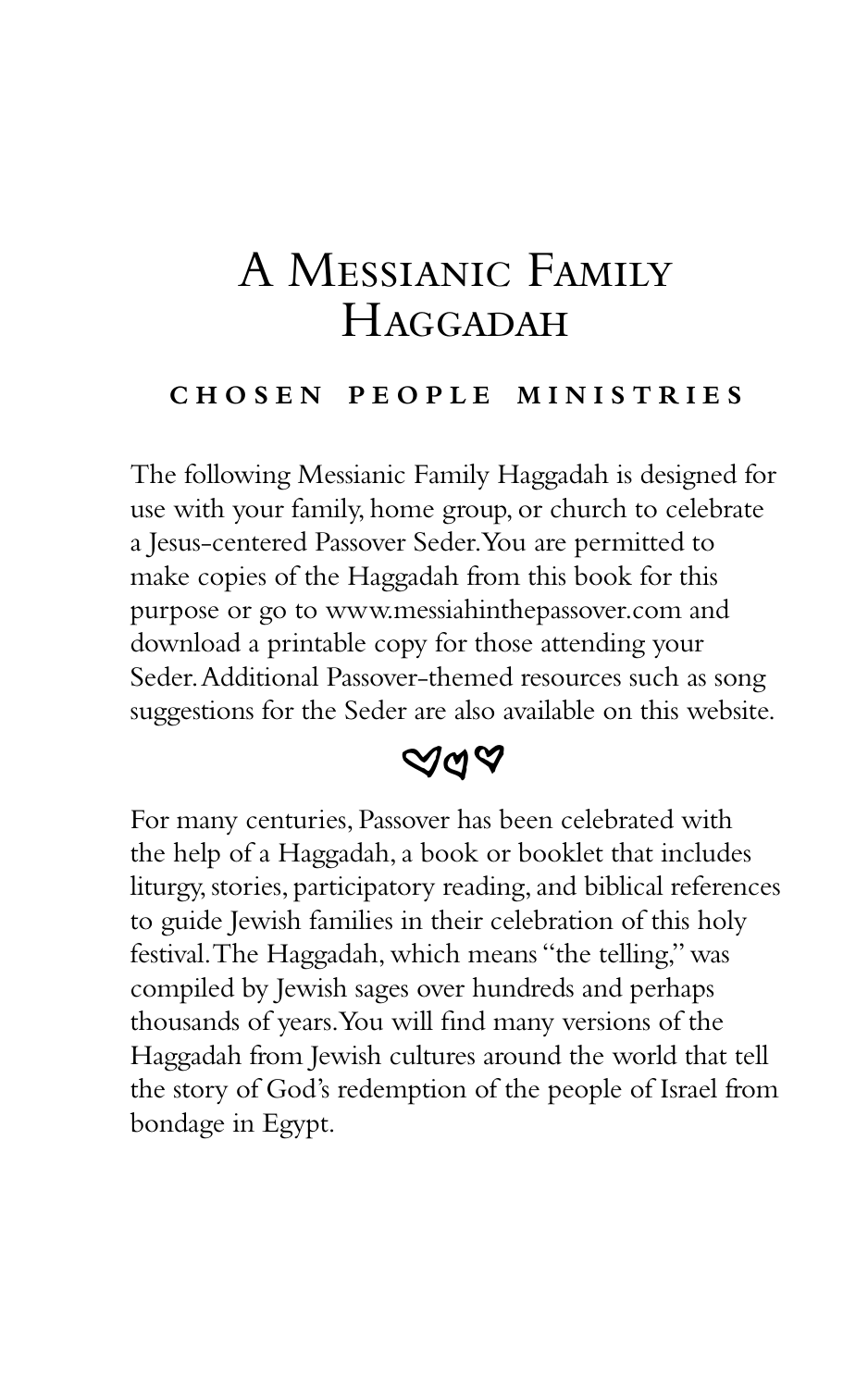This particular Haggadah, based upon the traditional order of service of the Passover, is adapted for use by both Jewish and Gentile followers of Yeshua (Jesus). Along with the usual elements of the Seder, we highlight the links between the traditional Seder and the Last Supper. It is our prayer that you will set aside time during Passover week and enjoy a Seder together with family and friends, so that your faith in the Lamb of God who takes away the sin of the world will be deepened, or even perhaps awakened for the first time if you have not yet committed your life to God's Messiah.

The word *Seder* simply means "order" and refers to an order of service designed to tell the story of the Passover. This telling (Haggadah) reminds the children of Israel each year of what God did by the hand of Moses in delivering them from Egyptian bondage. This is a great way to enhance your understanding of Scripture. The Feast of Passover is especially for the children, as they can personally participate in the Seder. By touching, tasting, and smelling the elements on the Seder table, participants are brought back to the great events of the original Exodus and become better able to identify with the Exodus and the redemption of the children of Israel.

Yet, for followers of the Messiah, the story of redemption reminds us of far more than the deliverance from Egypt. It brings our minds to the redemption and deliverance from sin that God has provided through His Son. We believe that Yeshua celebrated an early form of the Passover Seder with His disciples. This Haggadah, especially created for you and your family, will wed these two great stories of redemption together, as we join the Savior on that night when He celebrated His last Seder with His disciples on this earth.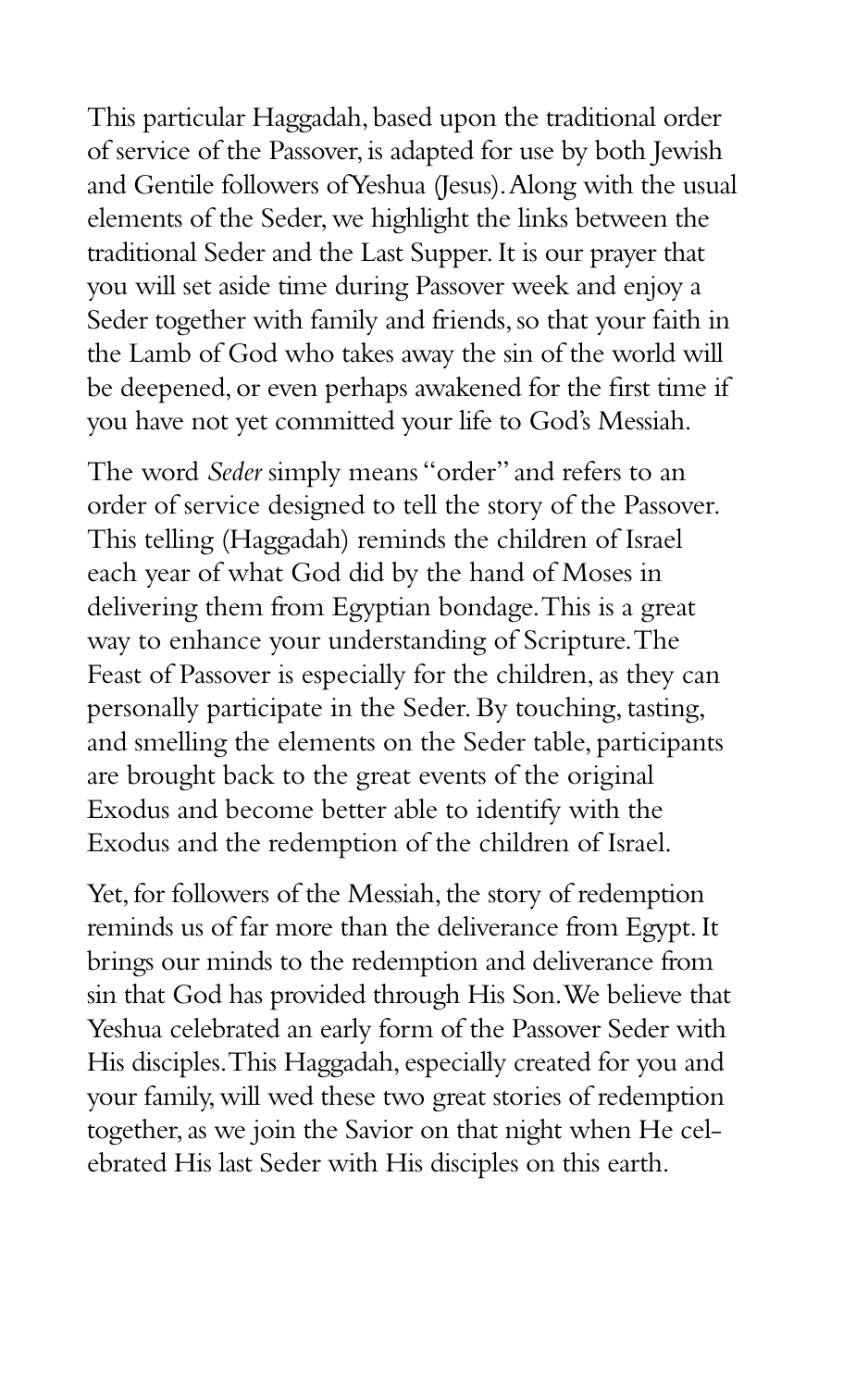# **Order of Service (Seder)**

*Birkat HaNer*, Lighting of the Candles *Kiddush*, First Cup: The Cup of Sanctification *Urchatz*, First Washing of the Hands *Karpas*, Dipping of the Parsley *Yachatz*, Breaking of the Middle Matzah *Maggid*, The Story of the Passover *Ma-Nishtanah*, The Four Questions *Makkot*, Second Cup: The Cup of Plagues *Zeroah,* or *Pesach*, The Lamb Shankbone *Rachtzah*, Second Washing of the Hands *Maror*, Eating of the Bitter Herbs *Korech*, Eating of the Bitter Herbs with Charoset *Beitzah*, The Roasted Egg *Shulchan Orech*, The Passover Supper *Tzafun*, Eating of the Afikoman *HaGeulah*, Third Cup: The Cup of Redemption *Eliyahu*, Elijah's Cup *Hallel*, Fourth Cup: The Cup of Praise

#### *Birkat HaNer***, Lighting of the Candles**

Traditionally, Passover is celebrated at home with family after all leaven has been removed from the household. Once the house and the participants are ceremonially clean, the Passover Seder can begin. The woman of the house says a blessing and lights the Passover candles. It is appropriate that the woman brings light into the home, because it was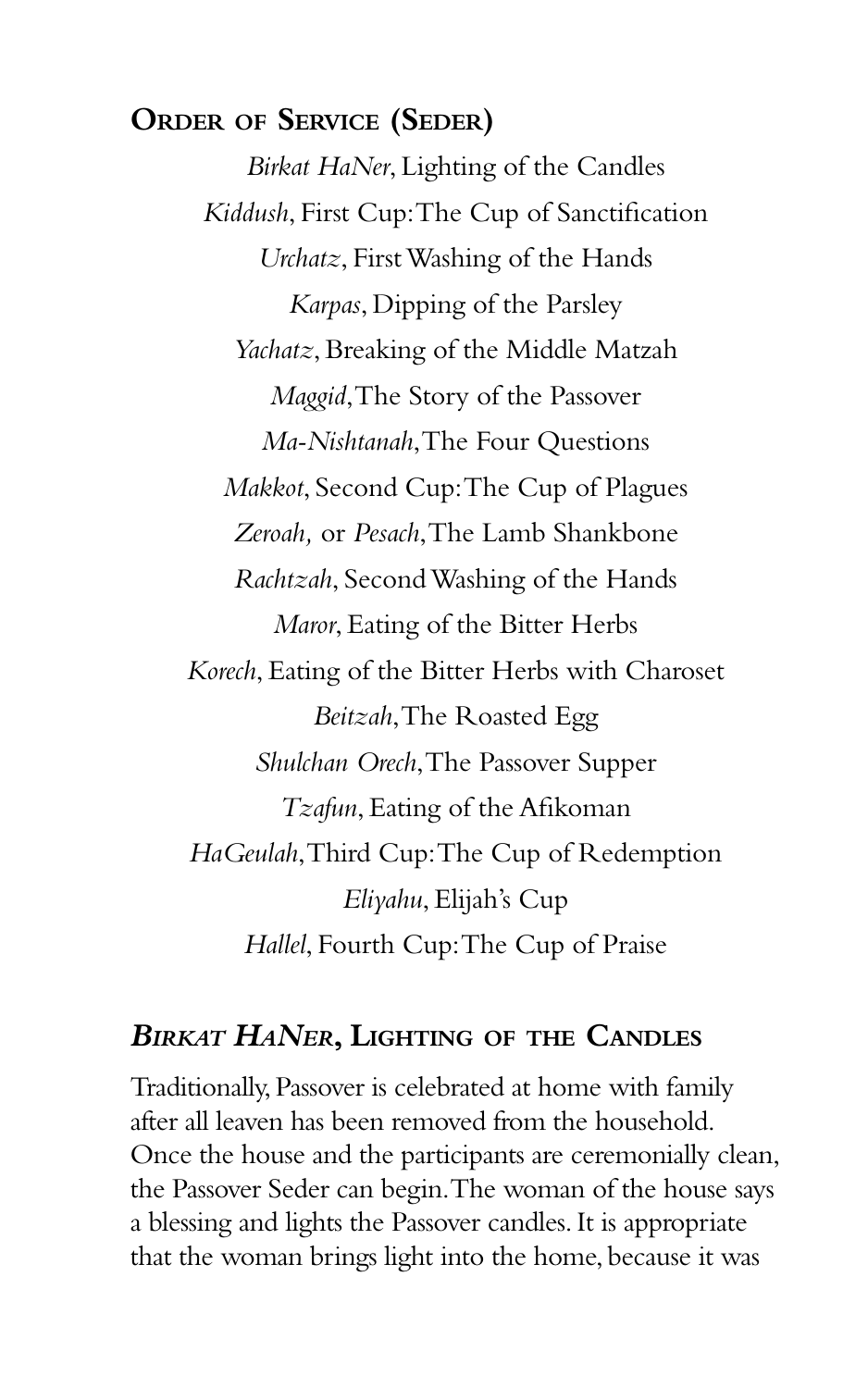through the woman that the light of the world, Messiah Jesus, came into the world (Gen. 3:15; Luke 2:7).

The woman of the house recites the following Hebrew prayer:

> ּבָ רּוְך אַ ּתָ ה אֲ דֹנָי אֱ ֹלהֵ ינּו מֶ לֶ ְך הָ עֹולָ ם אֲ ׁשֶ ר קדשנו במצותיו וצוּנוּ להדליק נר של יום טוב.

*Baruch atah Ado-nai Elo-hei-nu Melech ha-Olam, asher kid-sha-nu bemits-vo-tav vetsi-va-nu lehad-lik ner shel yom tov.*

Blessed art Thou, O Lord our God, King of the universe, who has sanctified us with Thy commandments and commanded us to kindle the festival lights.

# **The Four Cups of the Fruit of theVine**

The Passover Seder is structured around four cups of the fruit of the vine, which serve as the foundation for the experience. Each cup is named after one of the four specific promises that God made to Israel in Exodus 6:6–7. Each cup is thematically connected to a different stage in the progression of the Seder.

- 1. The Cup of Sanctification
- 2. The Cup of Plagues
- 3. The Cup of Redemption
- 4. The Cup of Praise

*Kiddush*, First Cup: The Cup of Sanctification

The Seder begins with a blessing recited over the first cup, the Cup of Sanctification (also called the Cup of Blessing). This first cup is meant to sanctify—to set apart—the rest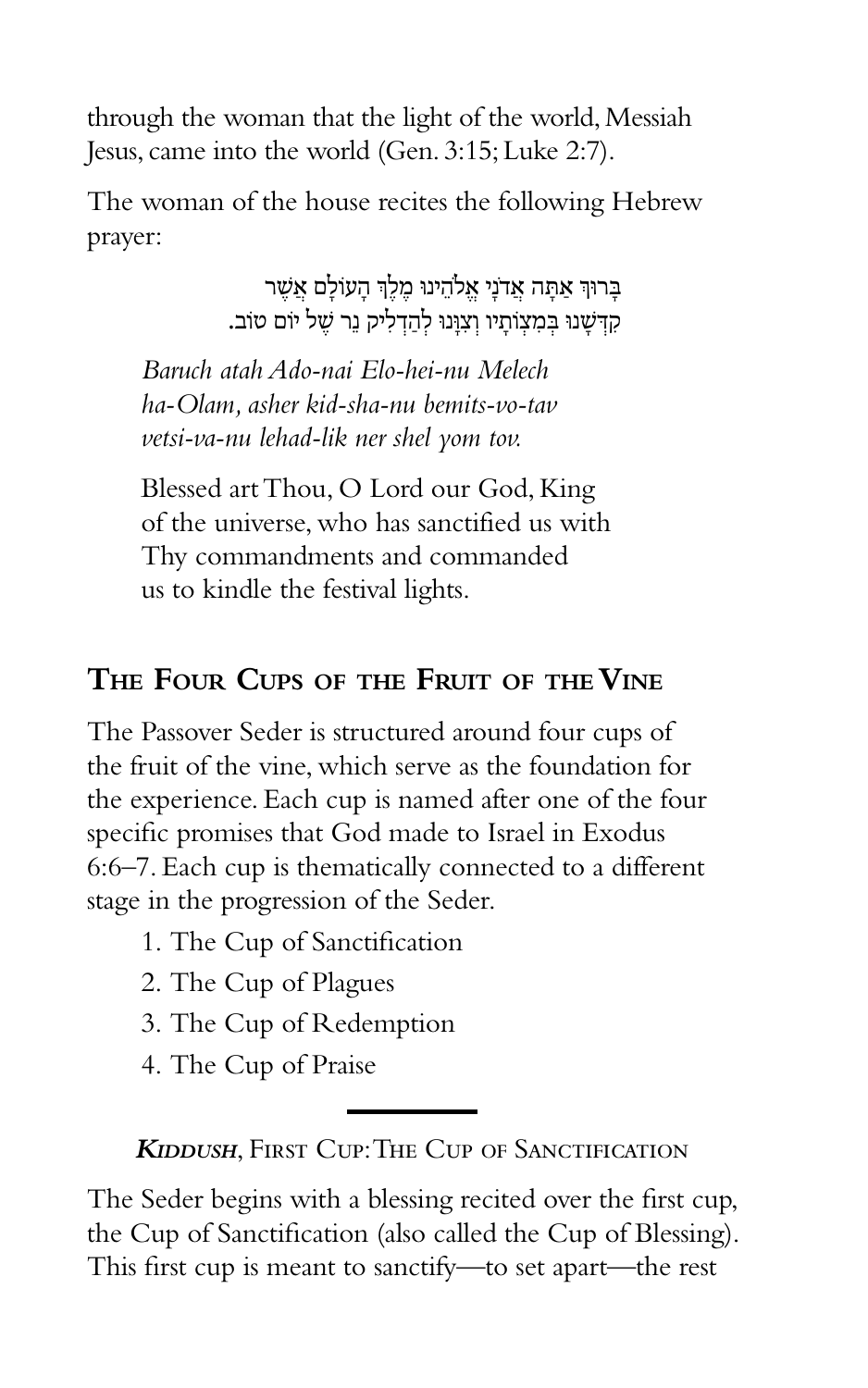of the evening as a holy occasion. We fill the cup until it overflows, as in Jewish tradition a full cup is a symbol of joy. Passover moves us to rejoice and celebrate God's goodness to His people. As a symbol of freedom, we drink comfortably leaning to the left.

All fill the cup. The leader recites the blessing and all drink leaning to the left:

ּבָ רּוְך אַ ּתָ ה אֲ דֹנָי אֱ ֹלהֵ ינּו מֶ לֶ ְך הָ עֹולָ ם ּבֹורֵ א ּפְ רִ י הַ גָ פֶ ן.

*Baruch atah Ado-nai Elo-hei-nu Melech ha-Olam, bo-ray pri ha-gah-fen.*

Blessed art Thou, O Lord our God, King of the universe, Creator of the fruit of the vine.

*Urchatz*, Washing of the Hands (John 13:1–11)

This first washing of the hands is a symbolic gesture of personal sanctification as we enter into the holy celebration of the Passover. Traditionally, two children carry a pitcher, a basin, and a towel and go around the table pouring a little water on the guests' hands, starting with the leader of the Seder.

*Karpas*, Dipping of the Parsley (Exodus 12:21–22)

The parsley symbolizes the hyssop used to place the blood of the Passover lamb upon the doorposts and lintels of the homes of the children of Israel during the tenth and most terrible plague that the Lord visited upon Egypt—the slaying of the firstborn. The salt water represents the tears of the children of Israel and the Red Sea. We are therefore reminded of the tears shed by those not yet redeemed and still in slavery. This is a good time to mention those around the world who are hurting and enslaved.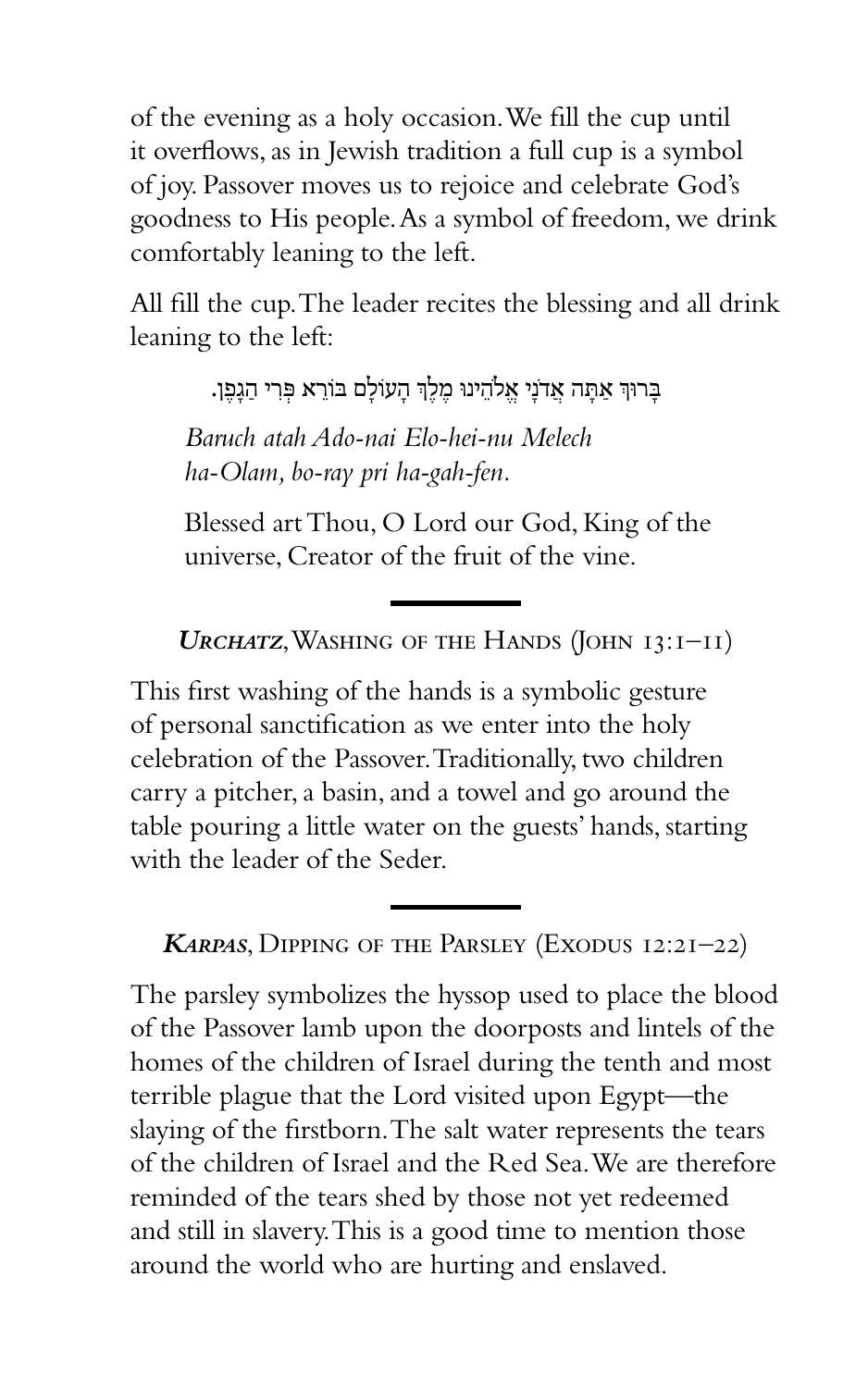All dip a sprig of parsley in the salted water, the leader recites the blessing, all eat the parsley.

ּבָרוּךְ אַתָּה אֲדֹנָי אֱלֹהֵינוּ מֶלֵךְ הָעוֹלָם בּוֹרֵא פְּרִי הָאֲדָמָה.

*Ba-ruch Atah Adonai Elo-hei-nu Me-lech ha-Olam, boh-ray pri ha-adamah.*

Blessed art Thou, O Lord our God, King of the universe, Creator of the fruit of the earth.

*Yachatz,* Breaking of the Middle Matzah

One of the central elements of the Passover is *matzah* (unleavened bread). For the Passover Seder, three separate sheets of matzah are inserted into a bag with three compartments, known as the *matzah tash.*

In Jewish tradition, this three-in-one bag has many interpretations. It is said to represent the three Patriarchs: Abraham, Isaac, and Jacob; or the three kinds of people of Israel: the priests, the Levites, and the masses. Believers in Yeshua suggest that this could be a representation of the triune nature of God: the Father, the Son, and the Holy Spirit.

The leader takes the middle matzah, breaks it in two and puts one half back in the middle of the matzah tash. He then wraps the other half, now known as the afikoman, in a white napkin and hides it. This hidden matzah will reappear at the conclusion of the Passover meal.

> *Maggid*, The Story of the Passover (Read Exodus 12:1–15)

It is tradition to read the story of the Passover every year at the Seder, to ensure that every generation keeps the memory of Israel's deliverance from slavery alive.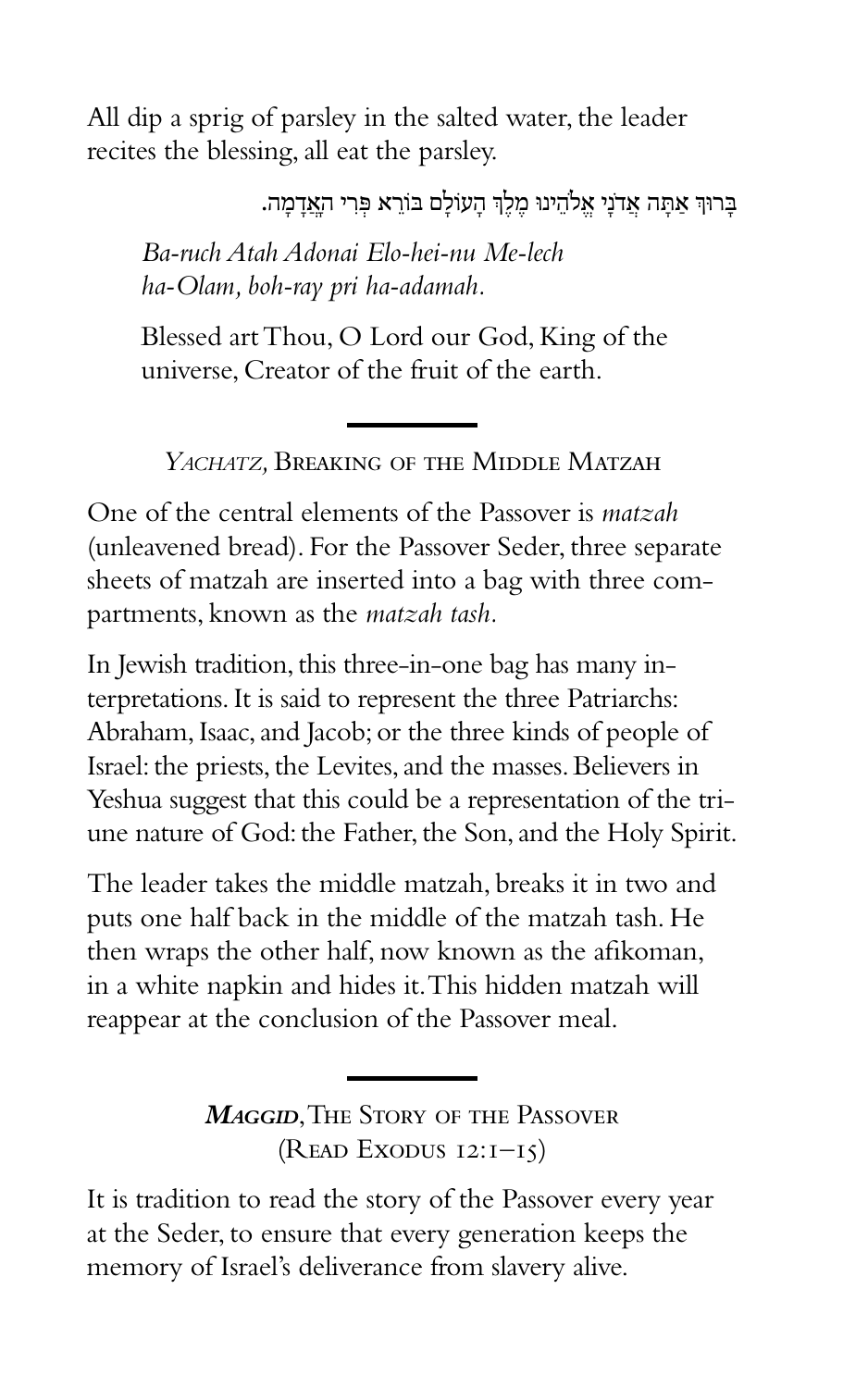# *Ma-Nishtanah*, The Four Questions

As the retelling of the Exodus story begins, the youngest child (who can read!) asks the Four Questions to the leader of the Seder. You might choose to have all the children read together, have one child ask each question, or ask one child to read them all.

מַה נִשְׁתַּנַה הַלַּיְלַה הַזֶּה מִכַּל הַלֵּילוֹת?

*Mah nish-ta-nah ha-lai-lah ha-zeh mi-kohl ha-lay-lot?*

In English:

"Why is this night so different from all other nights?"

- 1. "On all other nights we eat bread with leaven. On this night why do we eat only matzah?"
- 2. "On all other nights we eat all kinds of vegetables; on this night why do we eat only bitter herbs?"
- 3. "On all other nights we never think of dipping herbs in water or in anything else; why on this night do we dip the parsley in salt water?"
- 4. "On all other nights we eat either sitting or reclining; on this night why do we eat only reclining?"

The leader of the Seder responds to the questions with the traditional answer:

We were slaves to Pharaoh in Egypt, and God brought us out with a strong hand and an outstretched arm. And if God had not brought our ancestors out of Egypt, we and our children and our children's children would still be subjugated to Pharaoh in Egypt. Even if we were all old and wise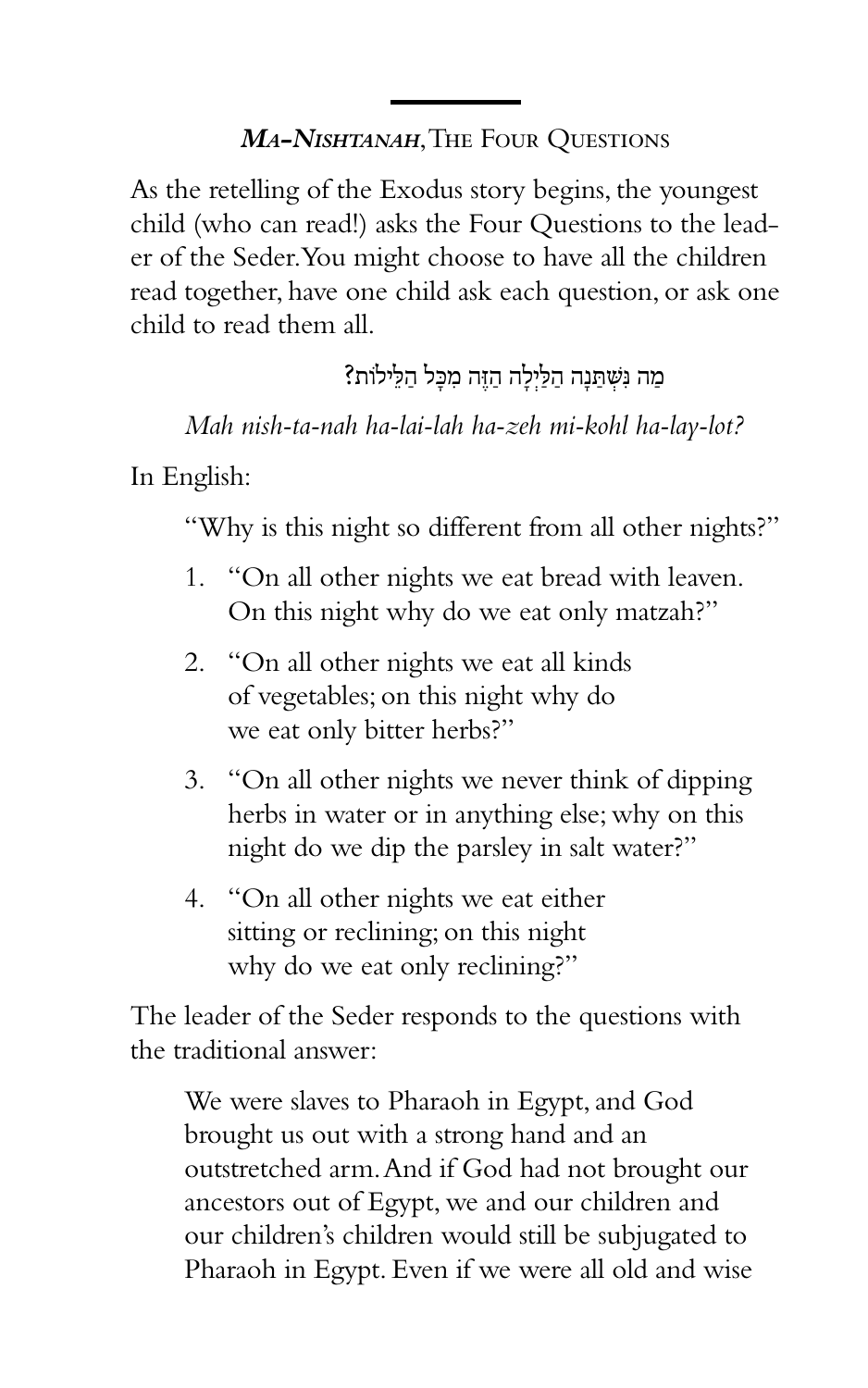and learned in Torah, we would still be commanded to tell the story of the Exodus from Egypt.

The Ten Plagues

Each Passover cup is a symbolic full cup of joy except for the second cup—the Cup of Plagues—because God teaches us never to rejoice over the fate of our enemies. For this reason, the filling of the second cup must be reduced.

The second cup is filled. The leader of the Seder leads the group in a recitation of the ten plagues that the Lord poured out upon the Egyptians.

To reduce the second cup, each participant dips their little finger into the cup, removing one drop and placing it onto a plate in front of them, once for each plague. The names of the plagues are recited in unison as the drops are removed.

Blood! Frogs! Gnats! Flies! Pestilence! Boils! Hail! Locusts! Darkness! Slaying of the Firstborn!

### *"Dayenu,"* It Would Have Been Enough

Just as we do not rejoice over the fate of our enemies, we also recognize the magnitude of God's salvation and His gracious actions toward us. With a grateful heart and a healthy fear of the Lord, we sing *"Dayenu"* ("it would have satisfied us") together, remembering the many great acts that God has done on behalf of His people.

*Ilu hotzi, hotzianu, hotzianu miMitzrayim, hotzianu miMitzrayim, dayenu!*

*Dai-dai-yenu, dai-dai-yenu, dai-dai-yenu, dayenu, dayenu!*

*Had God done nothing but save us from the land of Egypt, for that alone we would have been satisfied!*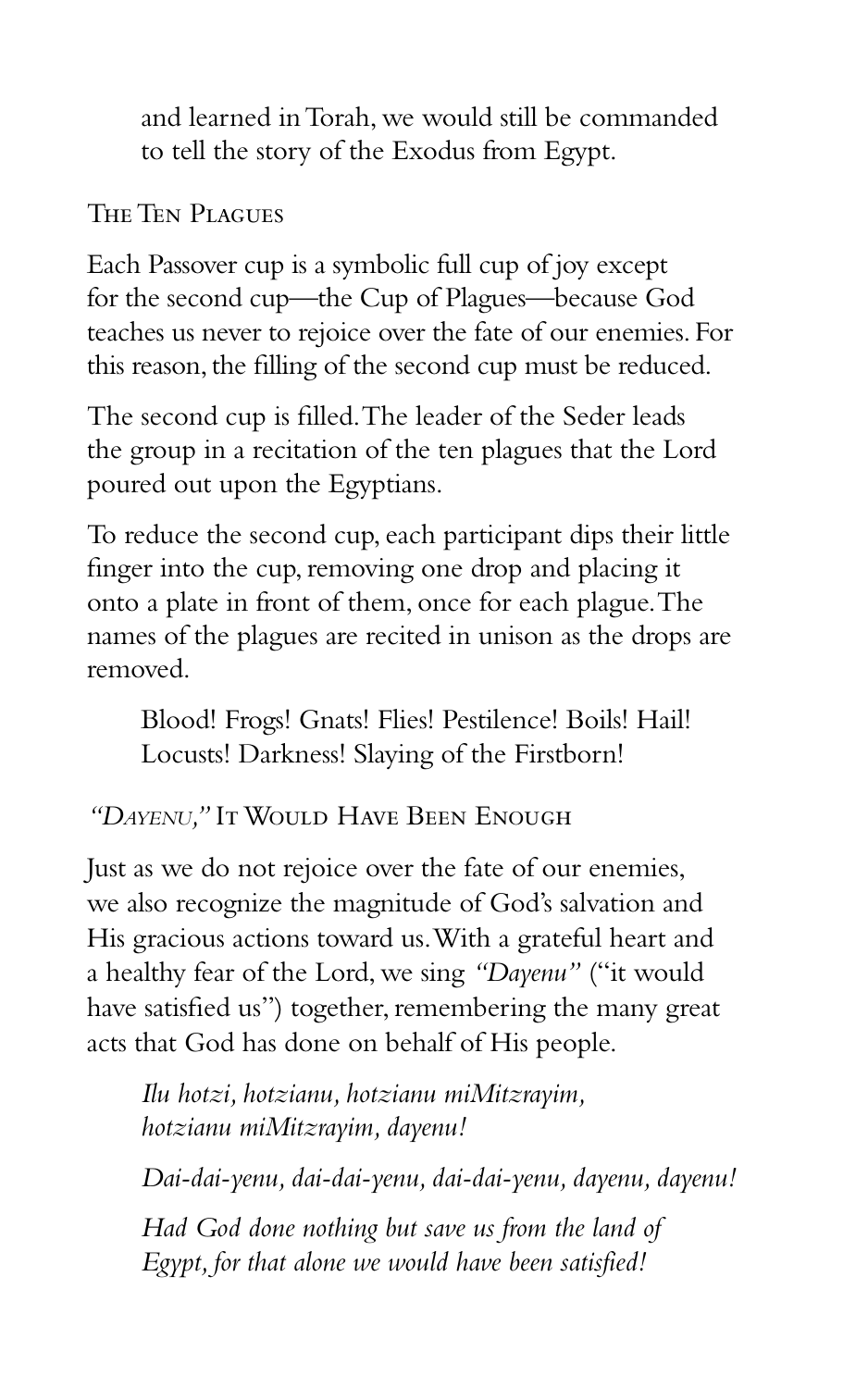*Ilu natan natan lanu, natan lanu et haTorah, natan lanu et haTorah, dayenu!*

*Dai-dai-yenu, dai-dai-yenu, dai-dai-yenu, dayenu, dayenu!*

*Had God given us nothing more than the Torah, for that alone we would have been satisfied!*

*Ilu natan natan lanu, natan lanu et Yeshua, natan lanu et Yeshua, dayenu!*

*Dai-dai-yenu, dai-dai-yenu, dai-dai-yenu, dayenu, dayenu!*

*Had God given us nothing more than Yeshua, for that alone we would have been satisfied (yet He continues to give us so much more)!*

*Makkot,* Second Cup: The Cup of Plagues

The reduced second cup, the Cup of Plagues (also called the Cup of Judgment), is raised and all recite the following:

Truly, we can say Hallelujah for the great redemption that God has wrought on our behalf, redemption at a terrible price: in Egypt, the death of the first born; for us, redemption from sin, the death of God's Son. *"For God so loved the world, that He gave His only begotten Son, that whoever believes in Him shall not perish, but have eternal life."* (John 3:16)

This is also a good time to sing a chorus or two about God's love and Yeshua's sacrifice for our sins.

The leader recites the blessing, all drink leaning to the left:

ּבָ רּוְך אַ ּתָ ה אֲ דֹנָי אֱ ֹלהֵ ינּו מֶ לֶ ְך הָ עֹולָ ם ּבֹורֵ א ּפְ רִ י הַ גָ פֶ ן.

*Baruch Atah Adonai Elo-hei-nu Me-lech ha-Olam, boh-ray pri ha-gah-fen.*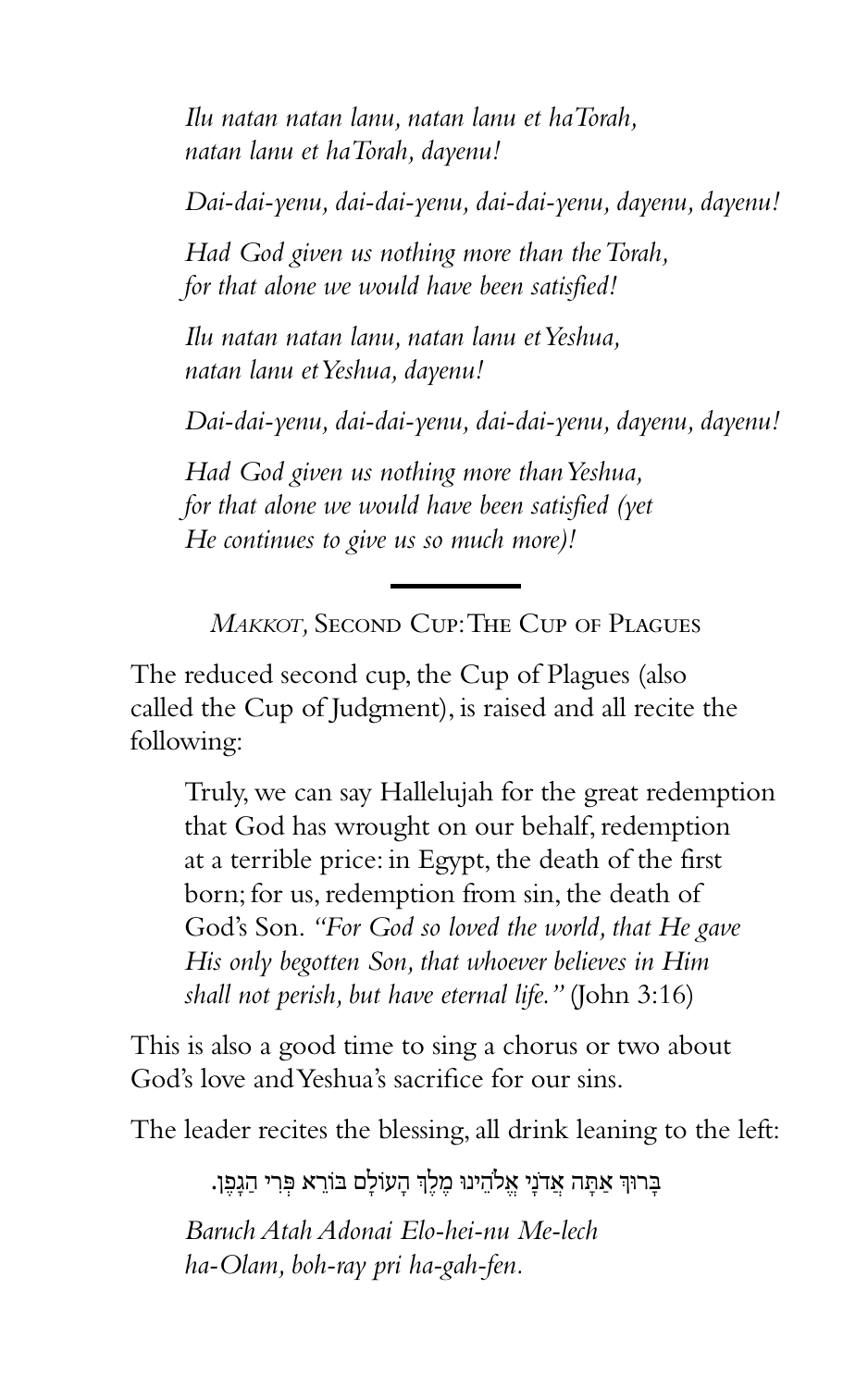Blessed art Thou, O Lord our God, King of the universe, Creator of the fruit of the vine.

*Zeroah* or *Pesach*, The Lamb Shankbone

The lamb shankbone is a symbol of the Temple sacrifice. It sits on the Passover plate as a reminder of the first Passover lamb sacrificed for the children of Israel, whose blood was applied to the lintel and doorposts of their homes. We raise the shankbone of the lamb and again remind ourselves of the lamb slain on behalf of the firstborn males among the Jewish people. We also take this moment to reflect upon the death of Jesus for our sins, as He was the Lamb of God who takes away the sin of the world (John 1:29). We explain to our children the nature of redemption and the need for the shedding of blood for all of us to experience forgiveness of sin (Lev. 17:11; Heb. 9:22).

It might be appropriate to read all or part of Isaiah 52:13– 53:12 at this time as a way to remember the work of Jesus the Messiah on our behalf.

*Rachtzah* , Second Washing of the Hands

The second symbolic washing of the hands reinforces personal sanctification as we continue the celebration of the Passover. Yeshua appears to have taken Rachtzah one step further by washing the feet of His disciples, providing us with an unparalleled lesson in servanthood and humility (John 13:2–17). This second washing is followed by a blessing:

> ּבָרוּךְ אַתָּה אֲדֹנָי אֱלֹהֵינוּ מֶלֶךְ הָעוֹלָם אֲשֶׁר קִדְּשָׁנוּ בְּמִצְוֹתָיו וְצוּנוּ עַל נִטְלַת יִדִים.

*Ba-ruch Atah Adonai Elo-hei-nu Me-lech ha-Olam, ash-er kid-sha-nu b'mits-vo-tav v'tsi-va-nu al ne-tee-lat ya-dayim.*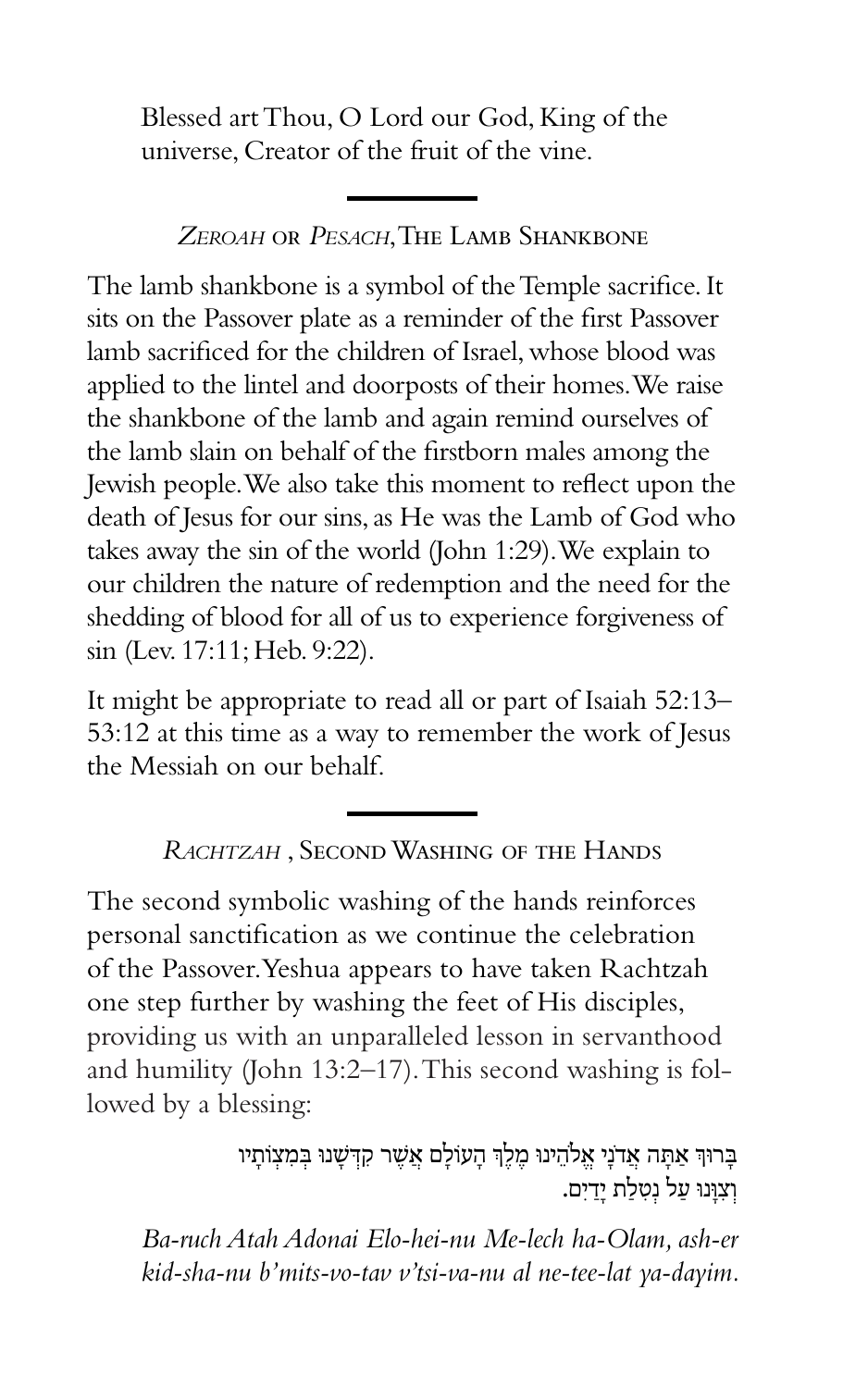Blessed art Thou, O Lord our God, King of the universe, who sanctified us with His commandments, and commanded us concerning the washing of hands.

# *Motzi***,** *Matzot*

As the first portion of the Seder draws to a close, the family partakes of several of the remaining elements on the Seder plate. These elements are intended to involve our senses in the remembrance of the Passover story. Each one helps us connect with a different step in the process of Israel's deliverance from slavery. For believers in Yeshua, these elements remind us of the process of deliverance from our slavery to sin to our freedom in Messiah.

The matzah tash is raised and the following blessing is recited.

ּבָ רּוְך אַ ּתָ ה אֲ דֹנָי אֱ ֹלהֵ ינּו מֶ לֶ ְך הָ עֹולָ ם הַ ּמֹוצִ יא לֶ חֶ ם מִ ן הָ אָ רֶ ץ.

*Ba-ruch Atah Adonai Elo-hei-nu Me-lech ha-Olam, Ha-mo-tzi le-chem min hah-ah-retz.*

Blessed art Thou, O Lord our God, King of the universe, who brings forth bread from the earth.

Each person now breaks off a small piece of matzah and all recite the following blessing:

> ּבַרוּךְ אַתָּה אֲדֹנַי אֱלֹהֵינוּ מֶלֶךְ הַעוֹלַם אֲשֶר קִדְּשָׁנוּ בְּמִצְוֹתֵיו וִצוּנוּ עַל אֲכִלַת מַצָּה.

*Ba-ruch Atah Adonai Elo-hei-nu Me-lech ha-Olam, ash-er kid-sha-nu b'mits-vo-tav v'tsi-va-nu al a-chi-lat ma-tzah.*

Blessed art Thou, O Lord our God, King of the universe, who sanctified us with His commandments, and commanded us concerning the eating of unleavened bread.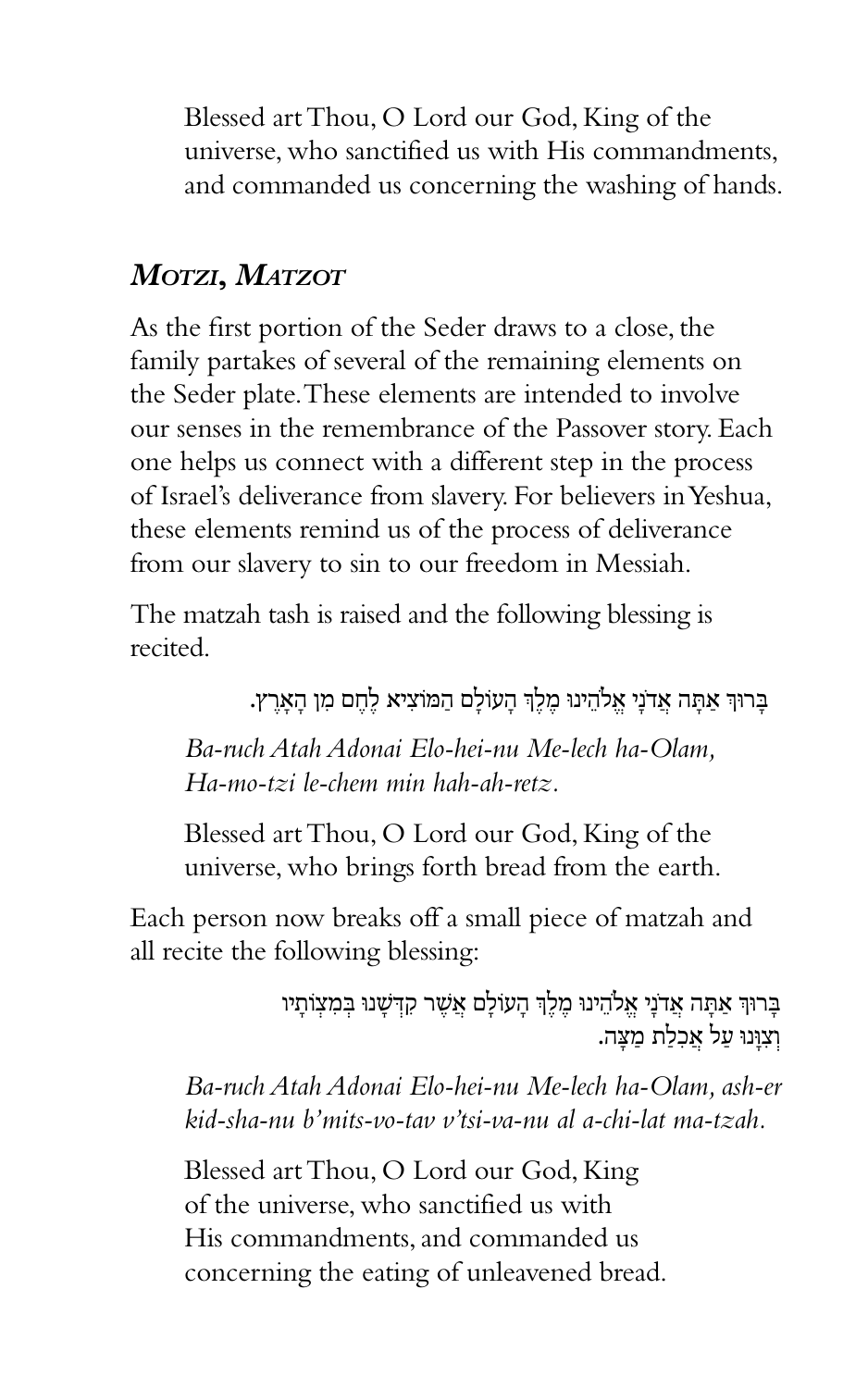All eat together of the matzah.

*Maror*, Eating of the Bitter Herbs

The *maror* (bitter herbs) reminds us of the bitterness of Israel's slavery in Egypt and the bitterness of humankind's slavery to sin. It is tradition to dip one's matzah and take a heaping portion of the bitter herb, enough to make one shed a tear.

Each person breaks an olive-sized piece of matzah and dips it in the bitter herbs. The following blessing is recited:

> ּבַרוּךְ אַתָּה אֲדֹנַי אֱלֹהֵינוּ מֶלֶךְ הַעוֹלַם אֲשֶׁר קִדְּשָׁנוּ בְּמִצְוֹתַיו וְצִוּנוּ עַל אֲכָלַת מַרוֹר.

*Ba-ruch Atah Adonai Elo-hei-nu Me-lech ha-Olam, ash-er kid-sha-nu b'mits-vo-tav v'tsi-va-nu al a-chi-lat mah-ror.*

Blessed art Thou, O Lord our God, King of the universe, who sanctified us with His commandments, and commanded us concerning the eating of the bitter herbs.

All eat together of the maror.

*Korech*, Eating of the Bitter Herbs and *Charoset*

The *charoset* (sweet mixture) symbolizes the mortar the children of Israel used to make the bricks as they toiled under Pharaoh's harsh taskmasters. It is eaten with matzah.

In order to settle a controversy about how the Passover is to be eaten, Rabbi Hillel, a famous sage, began the tradition of the "Hillel sandwich," which is made by eating the maror and the charoset together between two pieces of matzah. It is also said that this combination of bitter and sweet reminds us that God's promise can bring joy in the midst of sorrow.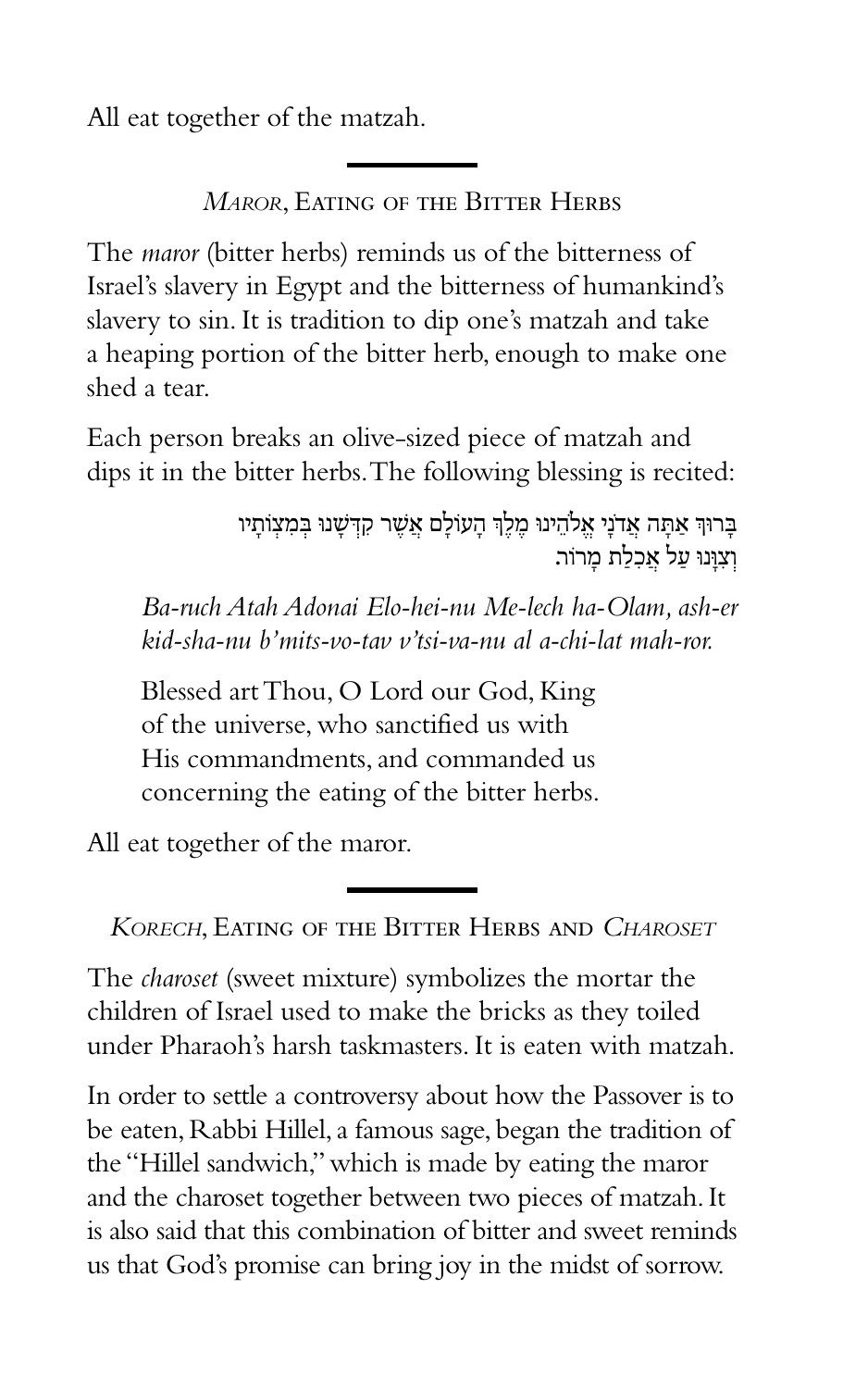Each person takes two small pieces of matzah and places some charoset and maror in the middle. All eat together.

*Beitzah*, The Roasted Egg

The roasted egg on the Seder plate brings to mind the roasted daily Temple sacrifice that no longer can be offered because the Temple no longer stands. In the very midst of the Passover Seder, Jewish people are reminded that there is no sacrifice to bring righteousness before God. We take a piece of the egg and dip it in salt water, a symbol of tears, and all eat.

this concludes the first portion of the seder

*Shulchan Orech,* The Set Table

The Passover meal can now be served. Eat, tell stories, and enjoy! Be sure to use the recipes included in this book (see chapter 6, "Passover Foods and Recipes," by Mitch Forman).

*Tzafun,* Finding and Eating the Afikoman

After the meal is finished, the leader of the Seder sends the children to find the afikoman, which is the middle piece of matzah that was broken, wrapped in a napkin and hidden before the meal. The child who finds it brings it to the leader of the Seder, who redeems the afikoman with a symbolic reward, usually some money or chocolate.

According to tradition, the leader of the Seder then unwraps the afikoman, blesses it, and breaks it up into small olive-sized pieces. He then distributes a small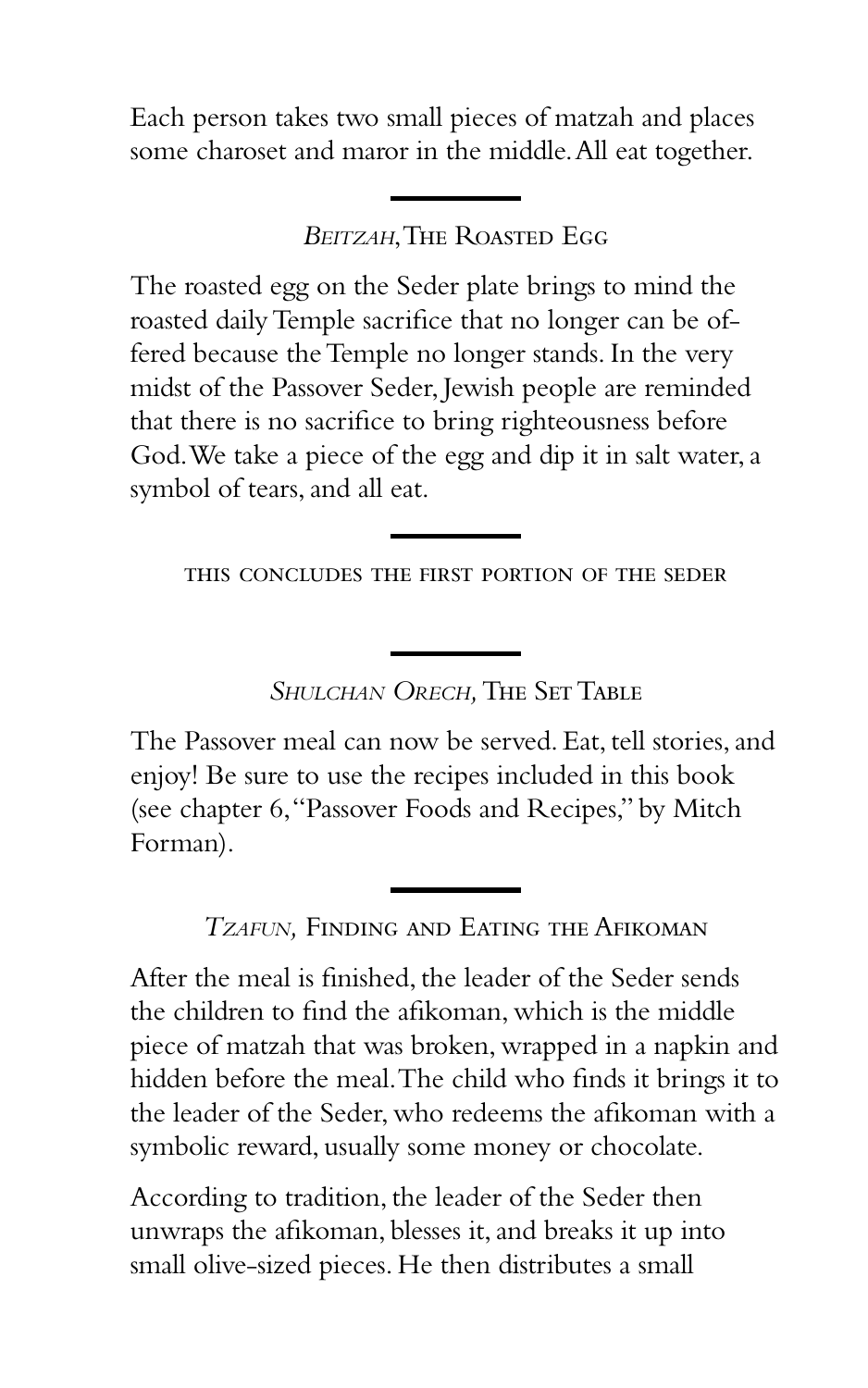piece to everyone seated around the table and all eat the afikoman together.

For believers in Yeshua, there is great significance in this tradition. We believe that it was at this point in the Passover Seder when Yeshua seized the moment to reveal to His disciples His identity and the pending suffering and death that He would soon endure. The Gospel of Luke records Messiah's words on this occasion: *"And when He had taken some bread and given thanks, He broke it and gave it to them, saying, 'This is My body which is given for you; do this in remembrance of Me'"* (Luke 22:19).

We believe that Yeshua Himself was the middle piece of matzah, the piece representing the priest or mediator between God and the people. He was broken in death, wrapped for burial, and resurrected from the dead. The matzah represents His sin-free (unleavened) sacrifice for our redemption from sin and death.

When the leader of the Seder unwraps the afikoman and distributes a piece to everyone seated at the table, it reminds us that Yeshua the Messiah distributed His life to all who believe.

We might also reflect upon the appearance of traditional matzah, which is made both striped and pierced, as His body was striped and pierced (Isa. 53:5). This middle piece of matzah, the afikoman, is the "Bread of Life" (John 6:35) we share in the Lord's Supper or Communion as believers.

Having explained this to the participants, now the leader breaks the afikoman into olive-sized pieces and gives one to each person to hold briefly as together they reflect on the sacrifice that Yeshua endured in His body. Then all partake in unison after the following prayer is said:

ּבַּרוּךְ אַתָּה אֲדֹנַי אֱלֹהֵינוּ מֶלֵךְ הָעוֹלָם הַמּוֹצִיא לֶחֶם מִן הָאָרֶץ.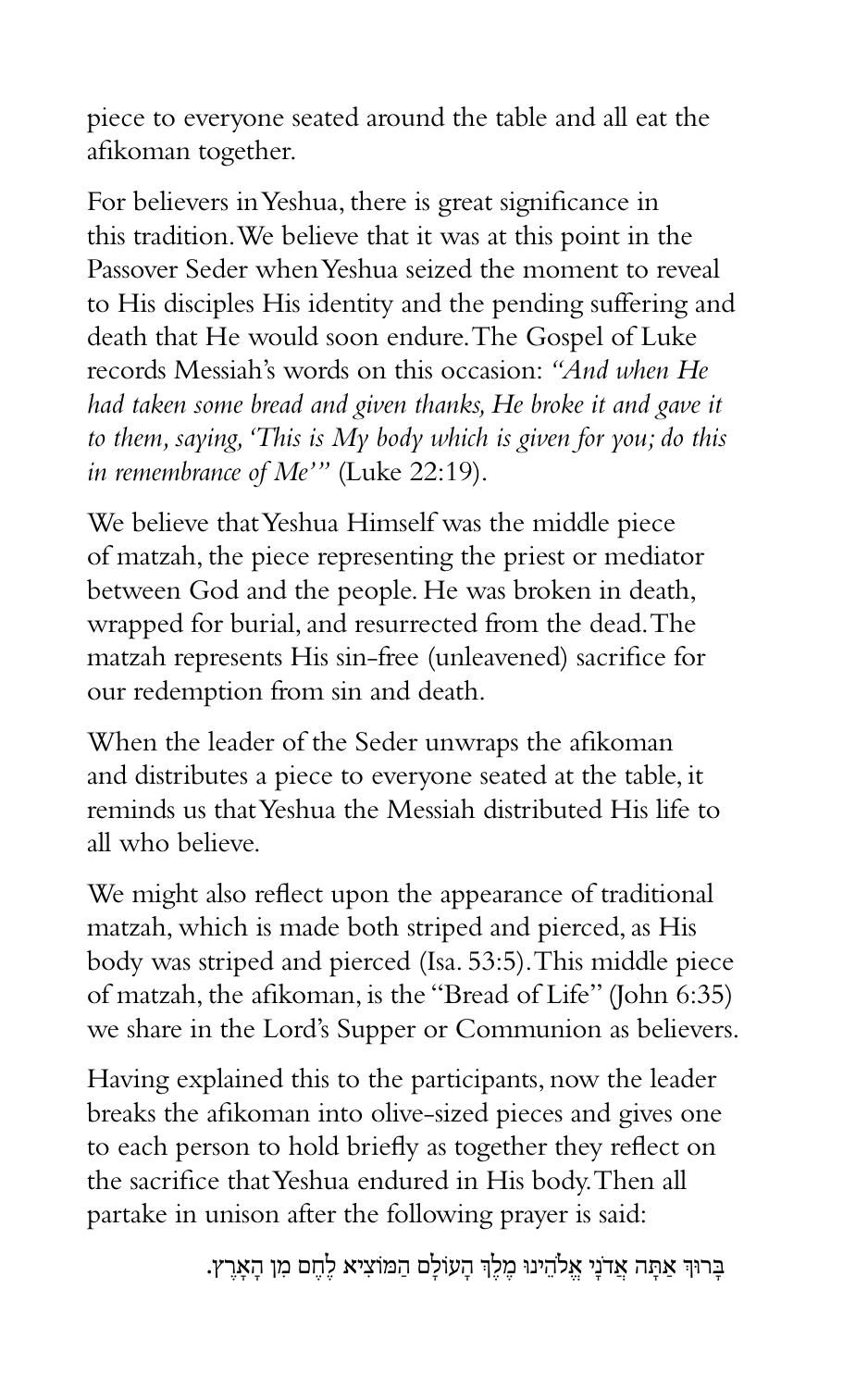*Ba-ruch Atah Adonai Elo-hei-nu Me-lech Ha-Olam, Ha-mo-tzi le-chem min ha-ah-retz.*

Blessed art Thou, O Lord our God, King of the universe, who brings forth bread from the earth.

HAGEULAH, THIRD CUP: THE CUP OF REDEMPTION

The Cup of Redemption is based on God's promise in Exodus 6:6, *"I will also redeem you with an outstretched arm and with great judgments."* It is a reminder of the lamb's blood, the price paid for Israel's promised redemption. In the same way, Yeshua likely took this cup and spoke the words in Luke 22:20, *"This cup which is poured out for you is the new covenant in My blood."* In so doing, He spoke of a greater redemption than the Israelites experienced in Egypt. Yeshua had in mind the redemption and deliverance of humankind, forgiven of sin through the shed blood of the Lamb of God. Yeshua is quoting from the great New Covenant prophecy given by the prophet Jeremiah in Jeremiah 31:31–34.

The cup is filled and the following blessing is recited:

ּבָ רּוְך אַ ּתָ ה אֲ דֹנָי אֱ ֹלהֵ ינּו מֶ לֶ ְך הָ עֹולָ ם ּבֹורֵ א ּפְ רִ י הַ גָ פֶ ן.

*Baruch Atah Adonai Elo-hei-nu Me-lech ha-Olam, boh-ray pri ha-gah-fen.*

Blessed art Thou, O Lord our God, King of the universe, Creator of the fruit of the vine.

All drink leaning to the left.

*Eliyahu,* Elijah's Cup (Luke 1:17; Malachi 4:5–6)

The Bible tells us in Malachi 4:5 that Elijah will appear to herald the coming of the Messianic King: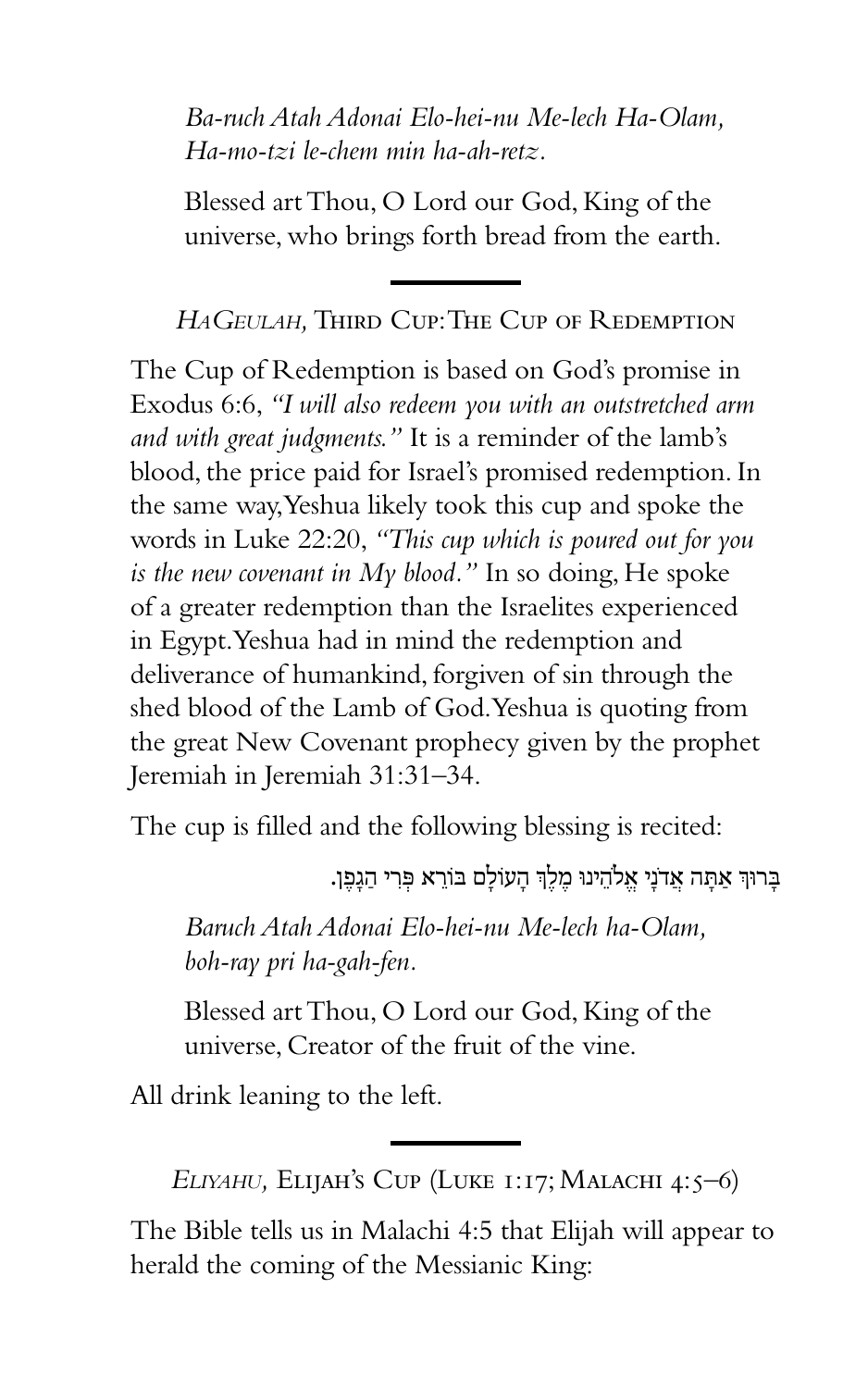*Behold, I am going to send you Elijah the prophet before the coming of the great and terrible day of the Lord.*

It is tradition to have an additional place setting, complete with a cup of the fruit of the vine, for Elijah at Passover. The leader of the Seder usually sends a child to the front door to look outside and see if Elijah is coming. Thus far, he has never attended a Seder!

But has he? The Bible tells us in Luke 1:17, speaking of John the Baptist, *"It is he who will go as a forerunner before Him in the spirit and power of Elijah."* John did indeed come to fulfill Elijah's role as herald to announce the first coming of the Messiah, fulfilled in the coming of Yeshua.

#### *Hallel,* Fourth Cup: The Cup of Praise

What is the proper response to redemption? Joy, of course! We rejoice, knowing that the Jewish people were delivered from Egyptian bondage and that both Jewish and Gentile followers of the Messiah were redeemed from the bondage of sin and death. The fourth and final cup of the Passover Seder is the Cup of Praise—a cup of rejoicing, joy, and consummation. It is the first taste of freedom beyond redemption. It is a reminder of Israel's promised future beyond slavery in Egypt—dwelling instead in freedom in the Promised Land. In many ways, this cup also foreshadows the glorious future for Israel and the world to come in the age of the Messianic kingdom.

The cup is filled, all lift it and the following blessing is recited:

ַ בְּרוּךְ אַתַּה אֲדֹנֵי אֱלֹהֵינוּ מֶלֶךְ הַעוֹלָם בּוֹרֵא פְּרִי הַגָּפֶן.

*Baruch Atah Adonai Elo-hei-nu Me-lech ha-Olam, boh-ray pri ha-gah-fen.*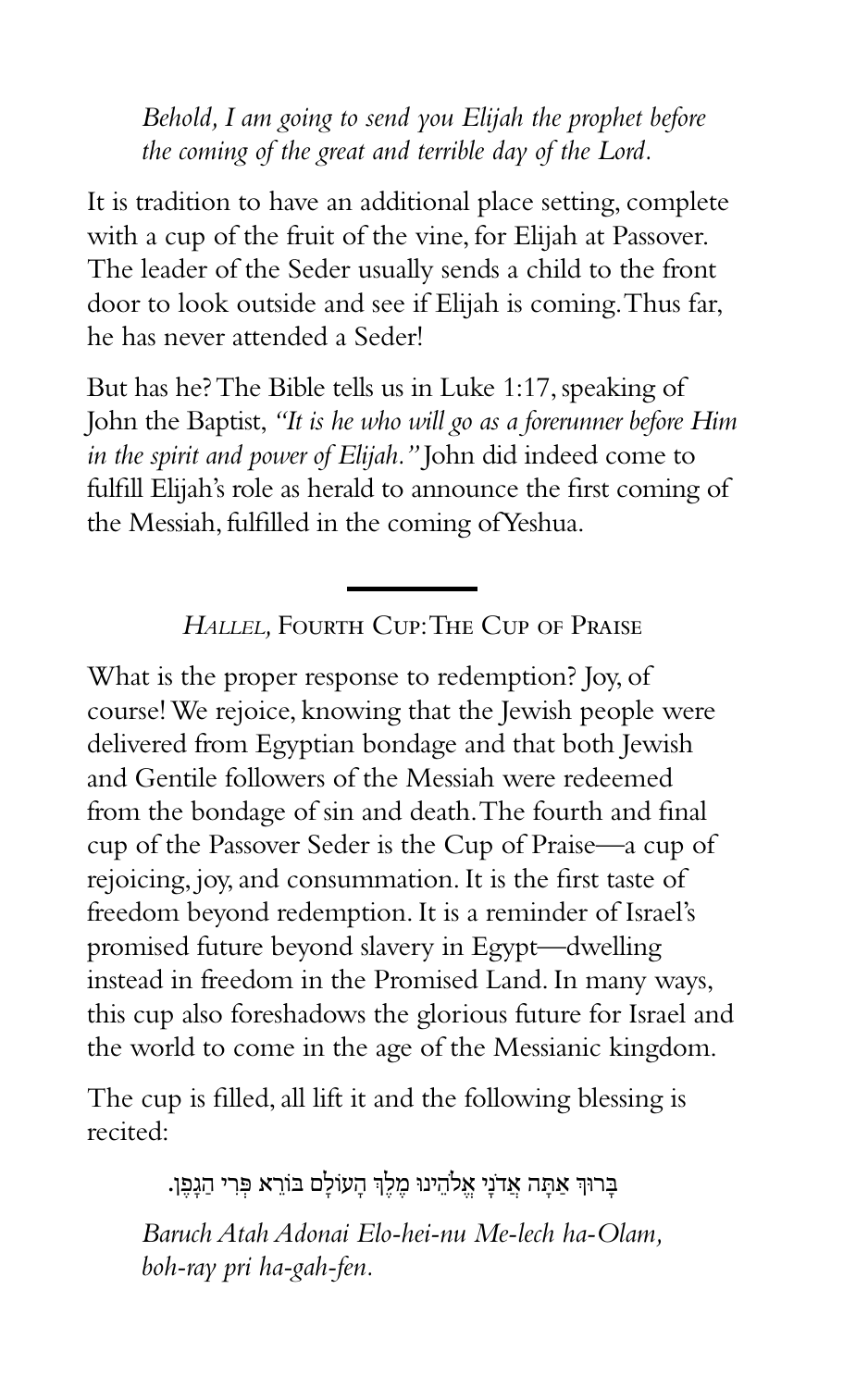Blessed art Thou, O Lord our God, King of the universe, Creator of the fruit of the vine.

*All drink leaning to the left.*

*Hallel* Psalms (Psalms 113–18)

In the spirit of joy and celebration, we rejoice together for all that God has done for us! He has set us apart to be His people, He has brought us out of slavery, He has redeemed us, and He has brought us to Himself. For all of this we praise Him! As the Seder comes to a close we go out singing the Hallel Psalms (Pss. 113–18). It is incredible to realize that in Yeshua's last moments of freedom and fellowship on earth, He and His disciples also sang as they finished their Seder and went out to the Mount of Olives (Matt. 26:30; Mark 14:26).

This is a wonderful opportunity to read and reflect on these psalms together, and consider the strong Messianic undertones of each. There are traditional tunes for these songs, but we also encourage you to find some traditional hymns or contemporary worship songs that are based on these Psalms.

Next Year in Jerusalem!

It is tradition to conclude the Seder with a joyous proclamation of hope and faith by reciting in unison:

לְשָׁנָה הַבֵּאָה בַּרוּשָׁלִים!

*L'Shana HaBa'ah B'Yerushalayim!*

"Next Year in Jerusalem!"

This has great meaning to followers of Jesus the Messiah because we expect Him to return! We do not know the day of His second coming, but we wait in hope knowing